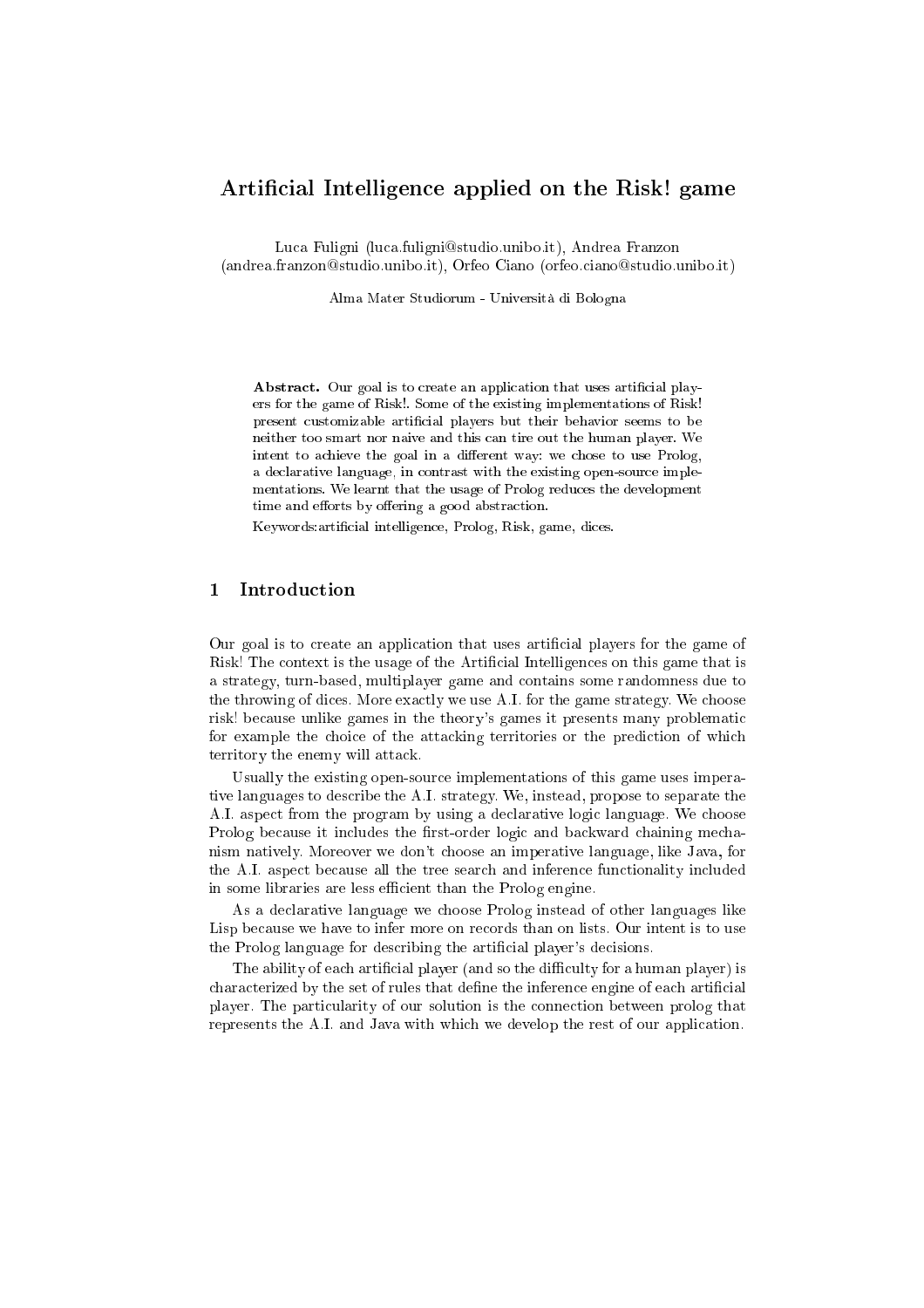### 2The game of Risk!

Risk! is a turn-based strategic board game for two to six players in which the goal is indi
ated by an ob je
tive ard. The game is played on a board depi
ting a political map of the Earth that contains 42 territories distributed in 6 continents.

There are several goals but in our application, for simplicity and for a general purpose, we consider only the aim to own 24 territories.

At the start-up each player distributes a fixed number of armies on the board. In each turn there are three phases: placing armies, attacking, fortifying. In the first phase the player puts new armies into the owned territories. In the second the player attack a nearby enemy territory, the success or fail of an attack is decided by the throw of dices. In the third phase the player can move some armies between two owned nearby territories only on
e. The phases will repeat themselves until a player rea
hes his goal.

### 3 Related works

This approach can be used in games which present randomness and multiplayer issues or in games where the artificial player's behavior is strictly connected with logi
al des
ription like Risk!.

Nowadays there are several implementations of Risk!. The most famous is Risk Digital of Hasbro but there are a lot of Risk! lones like Lux for Linux, Dominion for mobile phones or other flash games can be found over the Internet. Some of those implementations present customizable artificial players but their behavior seems to be neither too smart nor naive and this an tire out the human player.

Our approach, besides focusing on efficiency, challenges the logical aspect in a different and more suitable way in order to improve the game-play.

### 4Methodology

Our first implementation is a Java model apt to represent the game board and all the informations that it ontains (territory borders, neighborhood relations, continents, territory ownership, ...). We also define the Prolog knowledge-base structure paying attention on data consistency with the Java model.

We propose three different A.I. difficulty levels: easy, medium and hard. The easy level performs random a
tions. Instead the hard level will be an extension of the medium level that is an "intelligent" implementation of the same Prolog predicates. Each skill that distinguish medium and hard difficulty is mapped into Prolog predicates. We use "GNU Prolog for Java" to embed the Prolog interpreter into our Java application because it respects the ISO standards.

We assume that the aim is to conquer 24 territories to simplify the study of the game. We choose to guide the A.I. through some well-known cases in each phase of the player's turn.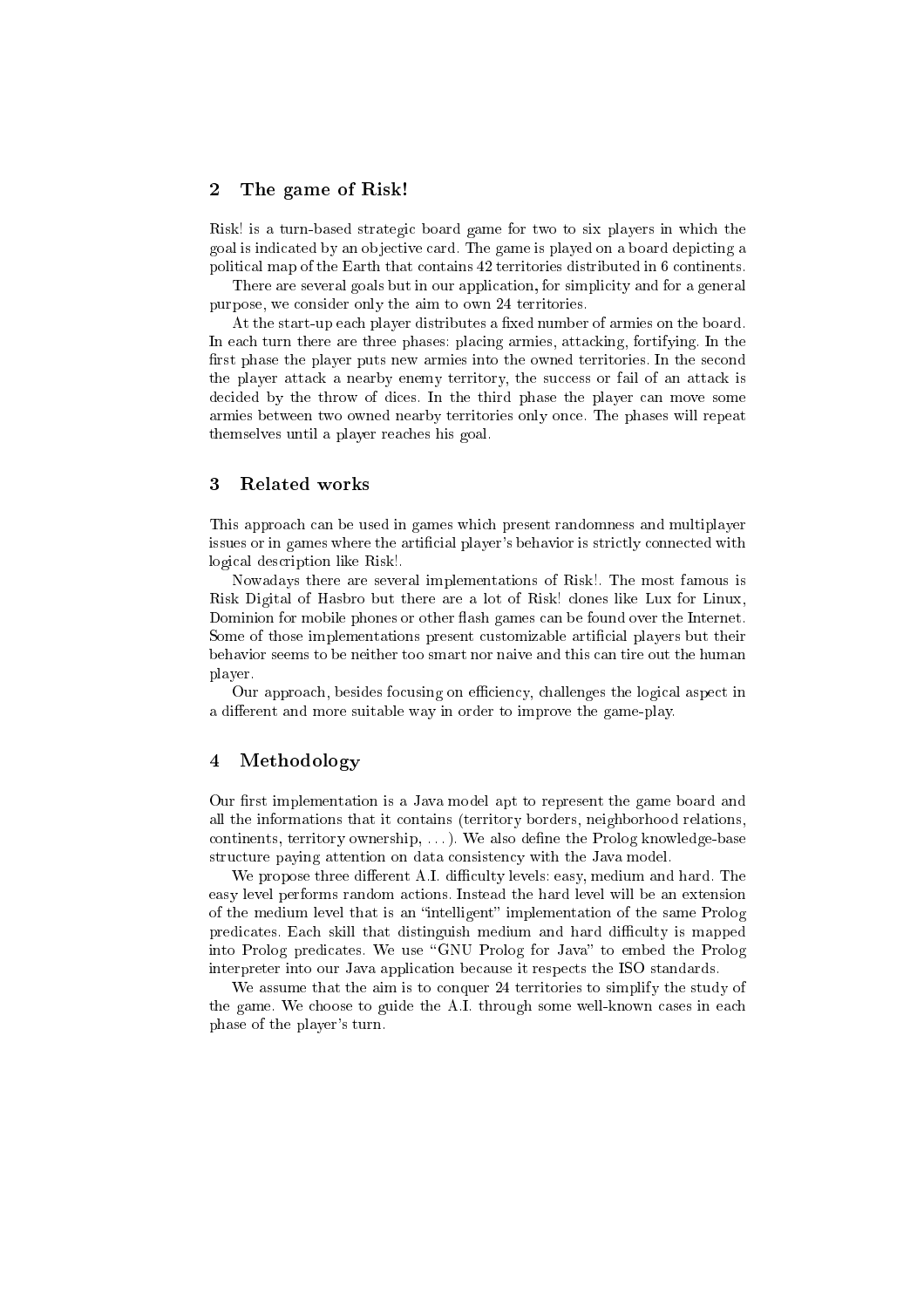## 4.1 Knowledge Base

The Risk! Map can be considered as a set of countries (territories). For each territory we define:

- a relation of neighborhood between territories;
- the territory's ownership;
- the number of armies as the armies  $\mu$  and  $\mu$

We represented this knowledge in Prolog by defining the following set of facts:

- $player/1$  represents a player, identified by his color (blue, red, green, pink, black, yellow).
- $\text{territory}/1$  represents a territory, identified by his name.
- $a \cdot \frac{w}{2}$  represents the ownership of a territory identified by the denoted player.
- neighbor/2 represents the relation of the neighborhood between two territories.  $army/2$  represents the army number for each territory.

So this is the simplest knowledge base we can have:

```
\n  <b>player (red)</b>.
player (green).
t erritory (siberia).
territory (jacuzia).
territory (cita).owner (siberia, red).
owner (jacuzia, red).
owner (cita, green).
neighbor (siberia, jacuzia).
neighbor (siberia, cita).
neighbor (jacuzia, cita).
neighbor (jacuzia, siberia).
neighbor (cita, jacuzia).
neighbor (cita, siberia).
army (siberia, 3).
army (jacuzia, 4).army (cita, 2).
```
## **2.2 Move 2.2 Move 2.2 Move 2.2 Move 2.2 Move 2.2 Move 2.2 Move 2.2 Move 2.2 Move 2.2 Move 2.2 Move 2.2 Move 2.**

Since a turn is made up of three phases, we define three separated predicates: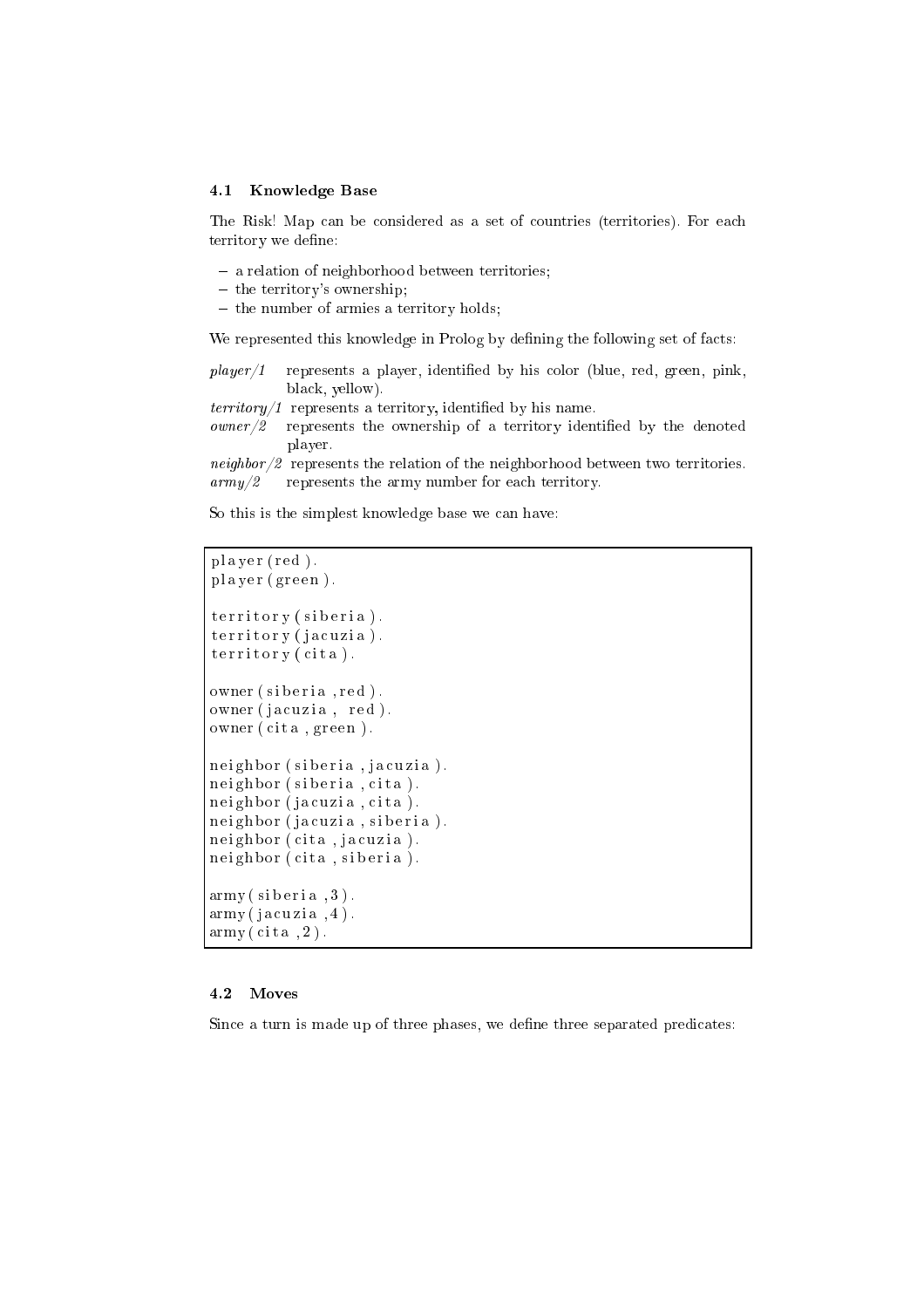- place  $army/2$  Given the player's color, it gives back the territory on which an army should be pla
ed.
- attack/3 Given a player's color, it gives back two territories: an attack source (territory owned by the player), and an atta
k destination (territory owned by an enemy player).
- $move/3$  Given a player's color, it gives back two territories: the territorysource from which the armies should be moved, and the territorydestination to which the armies should be moved.

Here are some sample queries:

?- place\_army(red, Destination). Yes, Destination=siberia.

?- attack (red, Source, Destination). Yes, Source=yacuzia, Destination=cita.

? – move (red, Source, Destination). Yes, Source=siberia, Destination=jacuzia.

The implementation of those predicates will vary according to A.I. difficulty. In this way the responsibility of the Java engine is to update the knowledge base and perform the move suggested by the prolog engine.

### 4.3Randomness representation in Prolog

Because of randomness component of the game, exploring a decisional tree to choose which territory to attack, could lead to a general low-responsivity. This is because we'd have to insert two randomness level (attack and defense dices) into the decision tree increasing exponentially the number of the nodes in that level.

Therefore we decide to represent the randomness components using a table that contains, given the numer of attacker and defender army, the probability to win an attack. Inside the Knowledge Base in Prolog we represent this information with  $victory/3$ :

victory (Attack#Army, Defense#Army, Probability).

So that the predicate "attack", given a fixed threshold value, knew the configuration atta
ker army/defender army that two territories must have to perform an atta
k.

#### 4.4From Java to Prolog

Java has the responsibility of generating the knowledge base. In order to accomplish this task we use the Visitor pattern on the game table (map) object.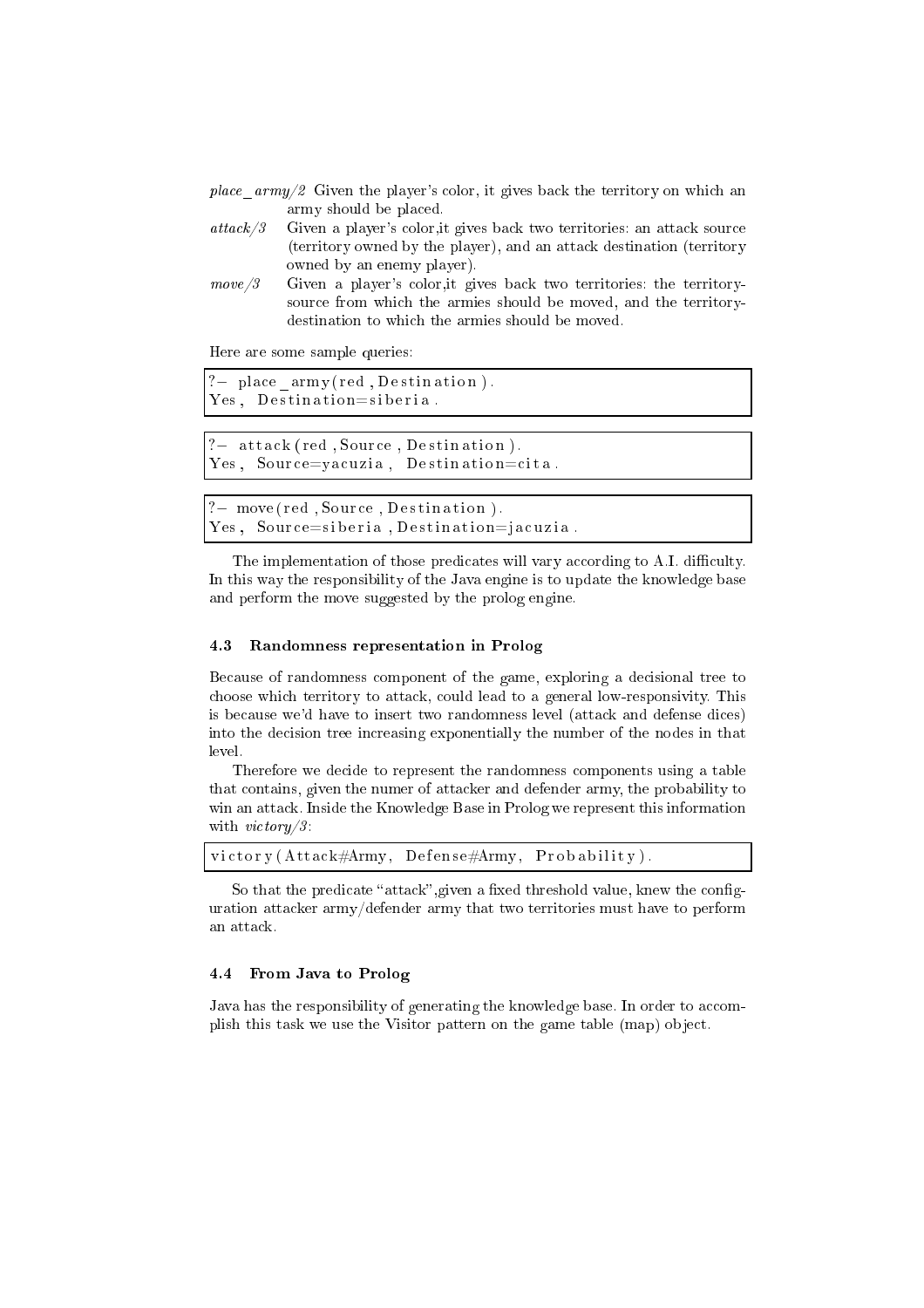```
P rolog V is it or r = new P rolog V is it or ();
\mathbf{1}2 \mid for (Continent continent: continents)
3 \mid \{4 for (Territory territory: continent. get Territories ())
5 visitor. visit (territory);
\overline{6}
```
On
e the knowledge base is updated, it is loaded by the Prolog engine:

```
Environment env = new Environment ();
\mathbf{1}\overline{2}1/1 boading the knowledge base file and A.I. implementation
3 \text{ } |env. ensureLoaded (AtomTerm. get ("knowledge. pl"));
4 \text{ } | env. ensureLoaded (AtomTerm. get ("easy. pl"));
5 interpreter = env. createInterpreter();
6 | env. run Initialization (interpreter);
```
The execution of a query:

 $1 \mid // Calling$  the query: ?- place\_army(red, Territory). 2 | VariableTerm answerTerm =  $new$  VariableTerm ("Territory");  $3 \text{ term} [] \text{ args } = \{\text{AtomTerm}.\text{ get} (\text{playerColor})\text{, answerTerm}\};$  $4$  CompoundTerm goalTerm = new CompoundTerm (AtomTerm . get (") place  $\{army"$ ),  $args)$ ; 5  $6$  //Executing the query and testing if succeded  $7 \text{ int } rc =$  interpreter runOnce(goalTerm); 8 if (rc==PrologCode.SUCCESS | | rc==PrologCode.SUCCESS LAST) 9  $\{$  $10$  $11$  // Getting the Prolog indicated territory from the game t a b l e Term value =  $answerTerm$ . dereference(); 12  $13$  String name = TermWriter to String (value); 14 Territory destination = table.get Territory (name); 15 15 }

The result of this query will be used by the Risk game engine that performs the orresponding move.

### $\overline{5}$ Case-study

During an attack, to handle the randomness of the dices, we generate a table (based on Markov chains) which contains the probability of winning an attack by the number of atta
k and defense armies.

Each player's difficulty is characterized by a threshold value, only if the probability of winning is above this value, the player will attack. Due to this decision